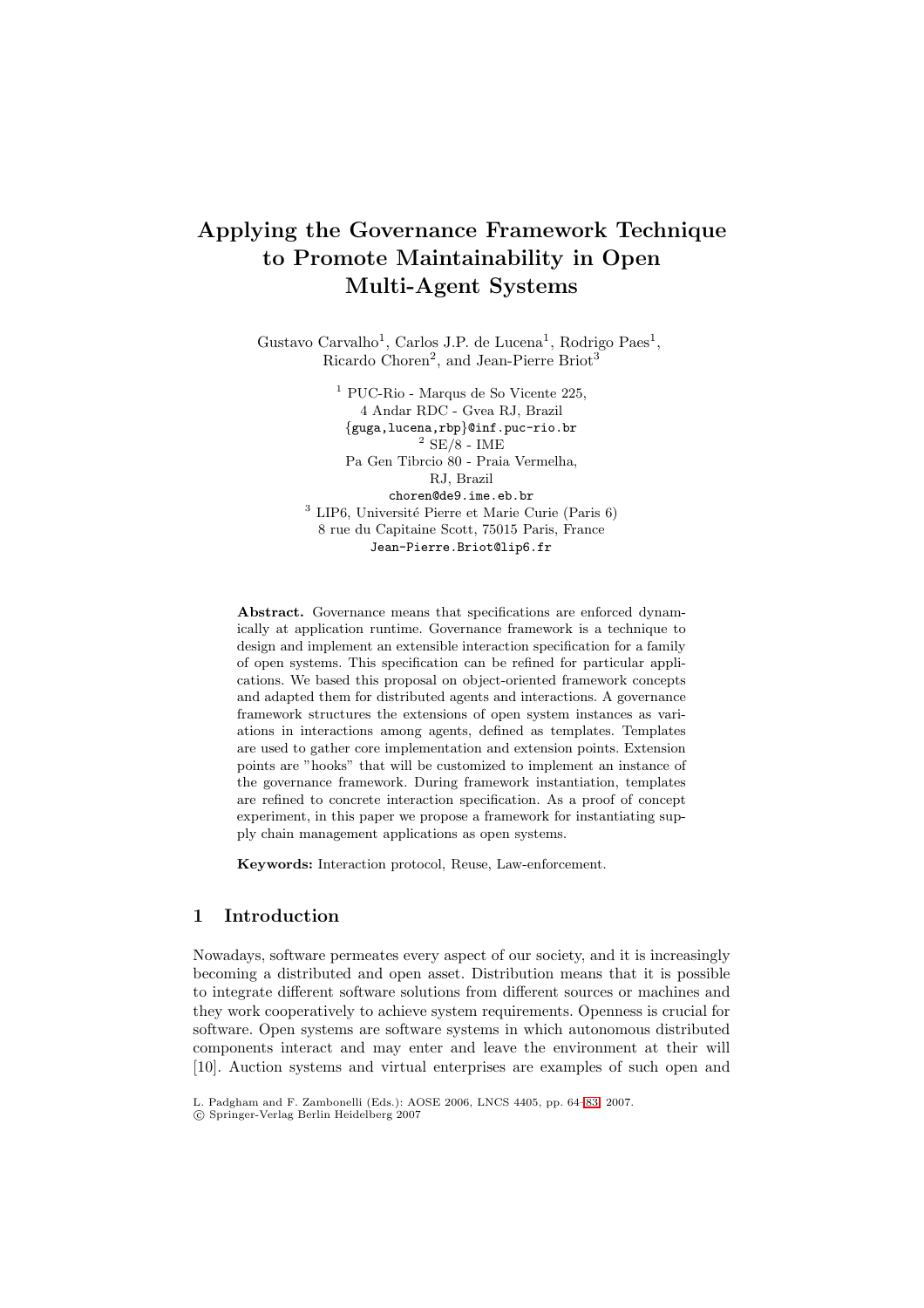distributed applications [19]. Software agent technology is considered a promising approach for the development of open system applications [19].

The specification of open multi-agent systems (open MAS) includes the definition of agent roles and any other restrictions that the environment imposes on an agent to enter and participate in conversations. Agents will only be permitted to interact if they conform to the specification of the open MAS. Since open system components are often autonomous, sometimes they behave unpredictably and unforeseen situations arise. Taming this uncertainty is a key issue for open software development. The establishment of laws over interaction specification and their enforcement over software agents create a boundary of tolerated autonomous behavior and can be used to foster the development of reliable systems.

In open software systems, rules that enforce the relationships between agents are not always fully understood early in the development life cycle. Still, many more rules are not applied because of the lack of system support for changing specifications or the complexity of the specifications. Inspired by object-oriented frameworks [9], governance frameworks are proposed to deal with this complexity, reifying proven software designs and implementations in order to reduce the cost and improve the quality of software.

Since software systems need to be customized according to different purposes and peculiarities, it should be possible to express evolution as variations related to interactions of open systems and to components that inhabit the environment. Following this hypothesis, we propose to design open systems using extension points [5] to annotate interaction specification and using laws to customize the agents' expected behavior. We argue that some specification elements can be reused and that some predefined "hooks" can be refined to develop a set of open MAS applications in a specific domain.

We are proposing governance frameworks based on some object-oriented framework concepts [9]. This approach provides the necessary modelling capabilities for constructing reusable implementations of open systems. Governance frameworks may demonstrate in practice the ability to apply enforcement (or, when needed, to relax enforcement) for both complex and changing specifications. Besides customizations, the compliance of the system to the specification must continue to be analyzed by a mechanism that governs the laws of interactions in open MAS. We use the XMLaw description language [16] to map the specification of interaction rules into a governance mechanism. The purpose of governance frameworks is to provide an approach to support the development of governance mechanisms.

A proof of concept prototype has been developed based on the specification of the Trading Agent Competition - Supply Chain Management (TAC SCM) [2, 8, 18]. In this example, we discuss how the changes to the laws of open MAS applications can be represented as templates that structurally "hook" the extension points into the interaction protocol. The goal of this study is to approach the TAC SCM structure by considering it an open system and, through the analysis of its specifications, we aim to learn about how to extend the interaction specification and compliance verification in open system applications. The main purpose of the current investigation is not to contribute to TAC SCM evolution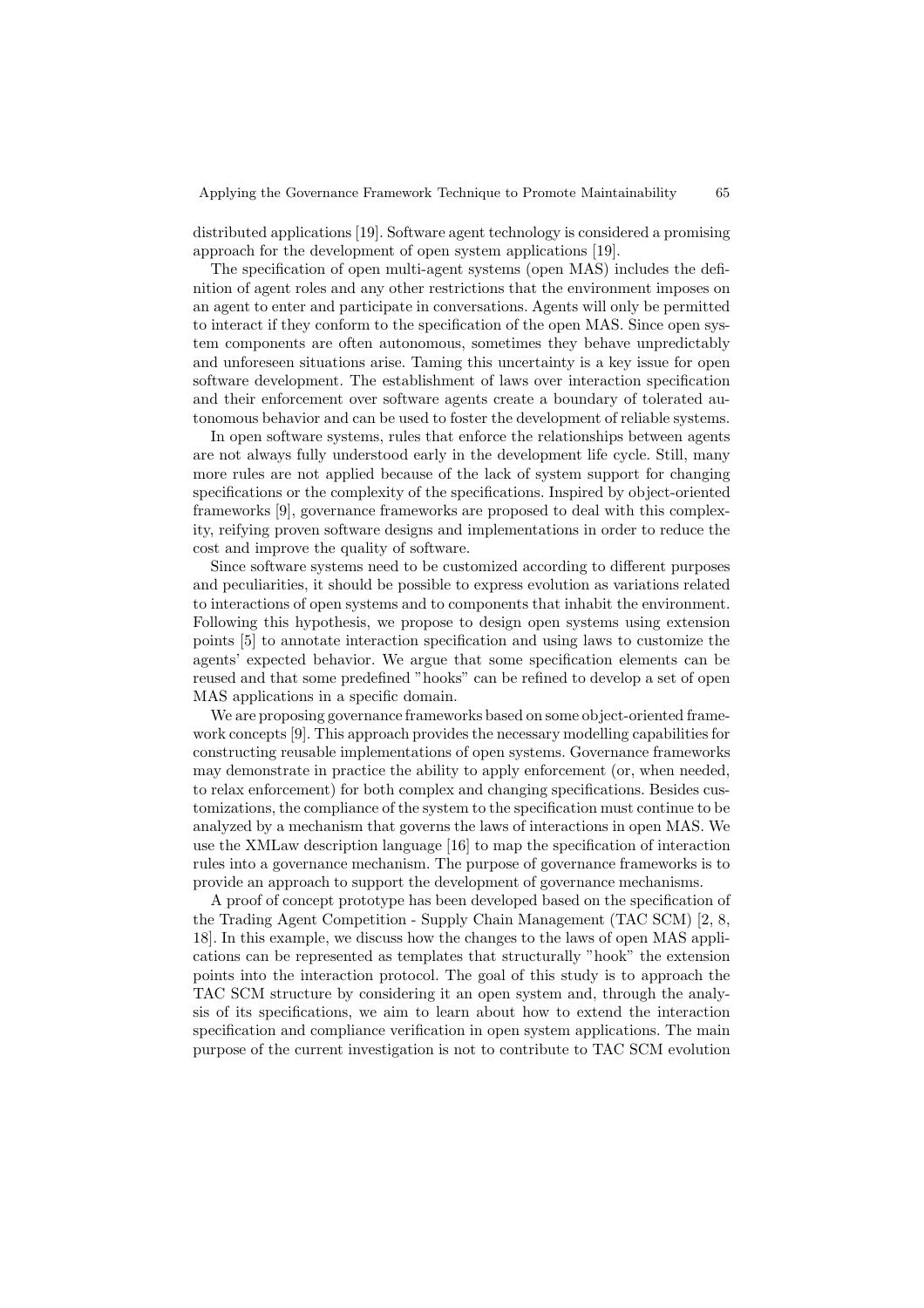as a realistic open system for B2B trading, but rather to show that it is possible to specify and develop open software systems using extension points.

The contributions of this paper are threefold. First, we jointly apply variations and laws to specify, implement and maintain extension points in open systems. Second, we support the implementation of these variations using a law-governed mechanism. Third, we specified and implemented a governance framework for supply chain management applications based on TAC-SCM's specifications.

The organization of this paper is as follows. Section 2 briefly describes the law-governed mechanism. In Section 3, we discuss the governance framework approach as a means to design open system for extensions. Section 4 maps the variations identified in TAC-SCM's editions into a governance framework for supply chain management. Section 5 partly describes two instances of the TAC SCM using our approach. Related work is described in Section 6. Finally, we describe our conclusions in Section 7.

# **2 Governing Interactions in Open Systems**

Software agents in open MAS are heterogeneous, i.e., the development is done without a centralized control, possibly by different parties, with different purposes and preferences. The only restriction an open MAS imposes is that the agents communicate through a common language. In this work we assume that every agent developer may have an a priori access to the open system specification, including protocol descriptions and interaction laws and that agents communicate using ACL.

Law-governed architectures are designed to guarantee that the specifications will be obeyed. We developed an infrastructure that includes a modification



**Fig. 1.** Conceptual Model of XMLaw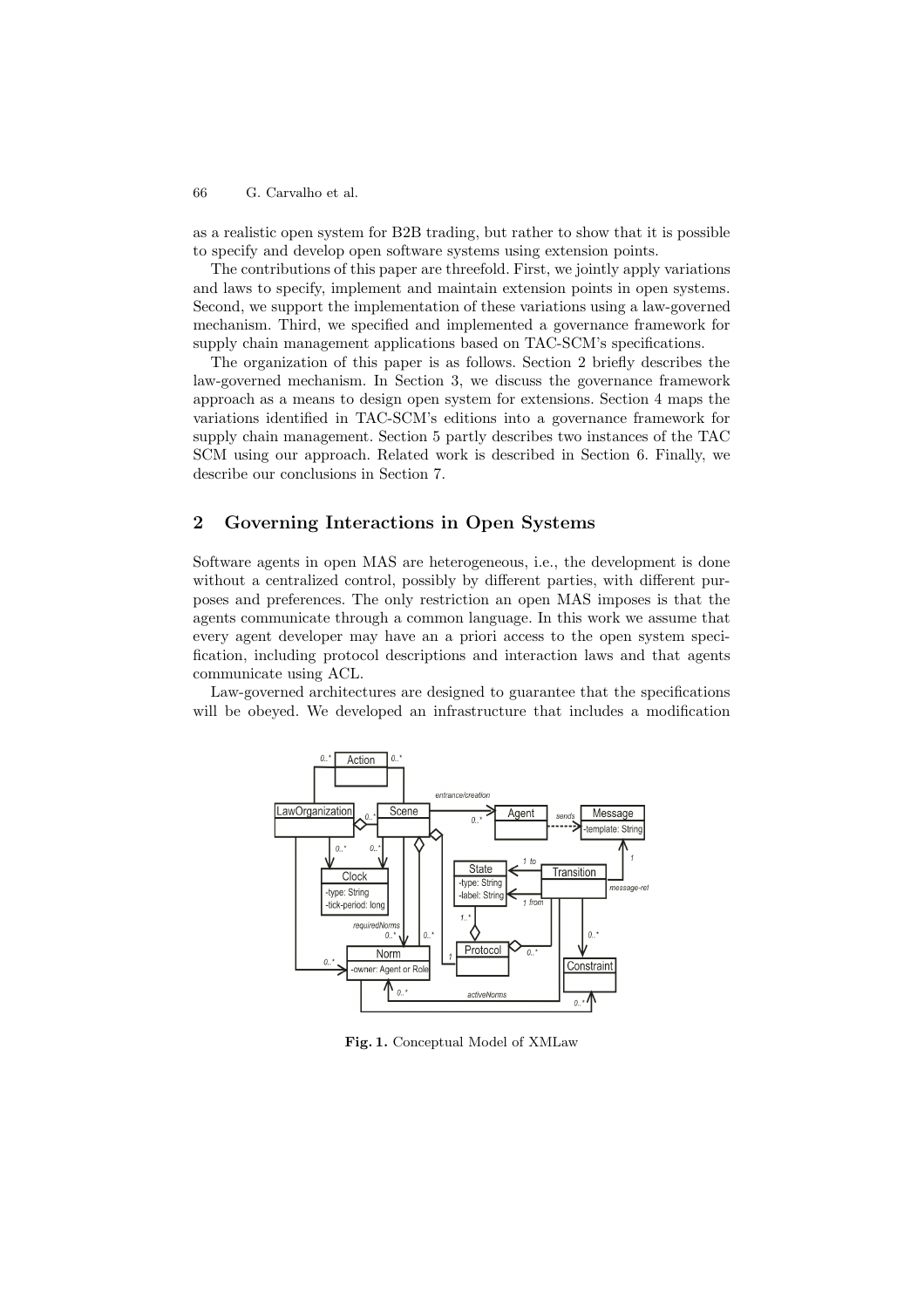of a basic communication infrastructure [4] that is provided to agent developers. This architecture intercepts messages and interprets the laws previously described. Whenever necessary, a software support [17] permits extending this basic infrastructure to fulfill open system requirements or interoperability concerns regarding law monitoring. In this paper, we use the description language XMLaw [16] to represent the interaction rules of an open system specification. XMLaw (Fig.1) specifies interaction protocols using time restrictions, norms, or even time sensitive norms.

Those elements are represented in an XML structure like (Listing [1.1\)](#page-3-0). The composition and interrelationship among elements is done by events. One law element can generate events to signal something to other elements. Other elements can sense events for many purposes - for instance, activating or deactivating themselves.

```
\langleLaws\rangle<LawOrganization id = "..." name="..." ><br>
<Scene id = "..." time-to-live = "..." >
    <Creators >... </Creators>
    <Entrance>\langleParticipant role = "..." limit = "..."/>
    \langleEntrance\rangle<Messages >... </Messages>
    <Protocol><br>
<States>
                     \ldots \langleStates>
       <Transitions >...</Transitions >\langleProtocol ><\!\!N \text{orms} > \ldots <\!\!/\text{Norms} ><Clocks >... </Clocks>
    <Actions >... </Actions>
  \langleScene\rangle</LawOrganization>
\langle/Laws>
```
**Listing 1.1.** XMLaw structure

### **2.1 Refinement Operators to Specify Laws in Open Multi-Agent Systems**

To design the interaction laws of open MAS to facilitate extensions to deal with changing requirements, it is necessary to have an instrument to specify which law elements can be customized and so described as extension points. The extension points are a means of representing knowledge about the place where modifications and enhancements in laws can be made. In our context, it is useful to permit the inclusion of norms, constraints and actions into a pre-defined law specification.

XMLaw [16] has two elements that can be easily plugged into the specification of interaction laws: actions and constraints. Actions are used to plug services into open systems. Services are domain specific functionalities that can be triggered while the mediator monitors agents' interactions. The first attempt to define extension points was deferring the definition of the class implementation [5]. We enhanced this notion with the proposal of refinements operators in XMLaw [6]. Below, we explain how the interaction specification with extension points can be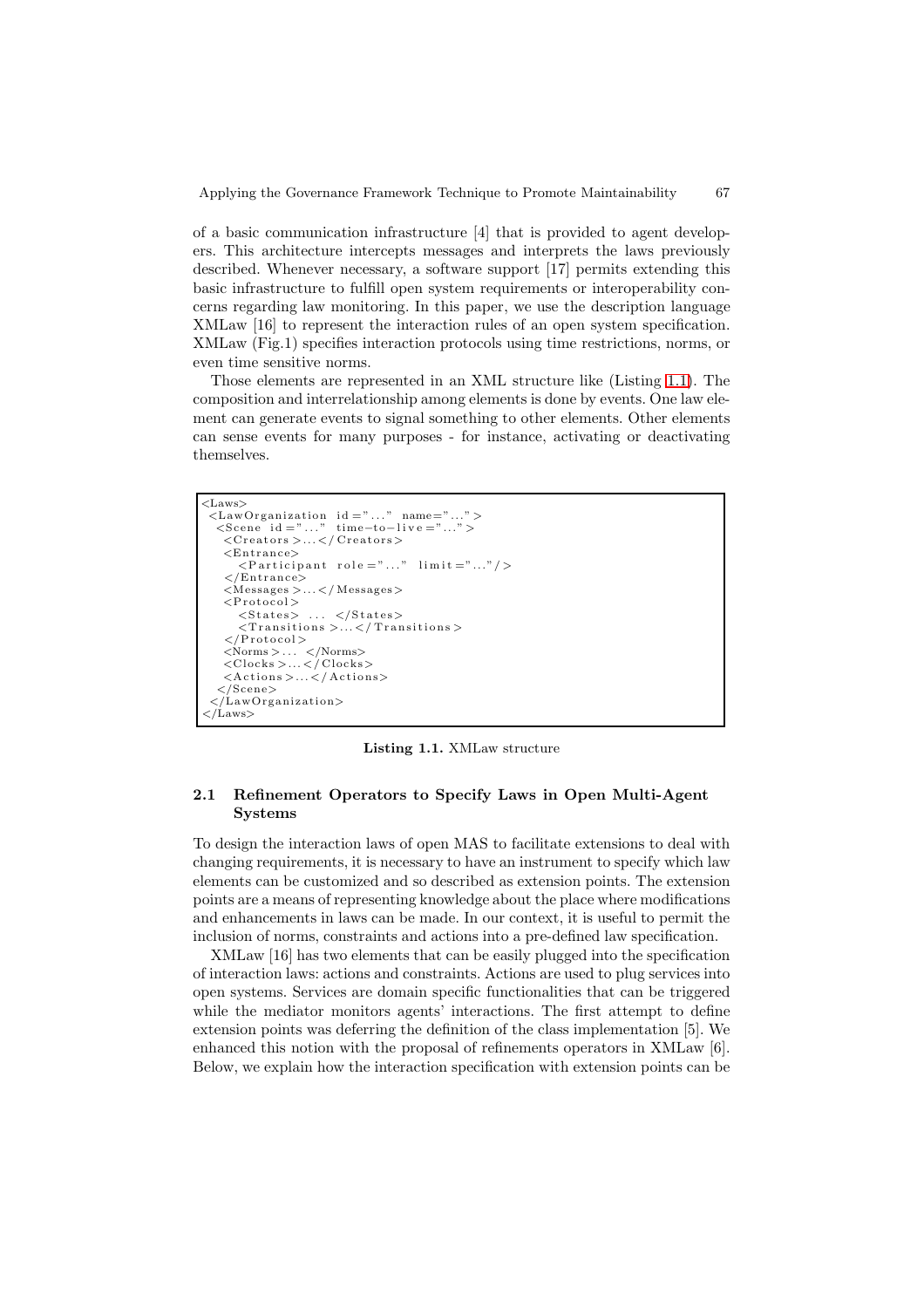prepared to further refinements. The examples below detail laws applied on sales that are customized according to the period of the year (e.g. discounts are given in summer and winter). The action giveDiscount (Listing [1.2\)](#page-4-0) will calculate and apply the discount and the constraint badClient (Listing [1.3\)](#page-4-1) restricts discounts to this kind of client.

```
< Actions>
   <A ct ion i d=" g i v e D i s c o u n t">
      \leqElement ref="payment"
       event-type=" transition_activation"/>
   \langle / Action ></Actions>
```
**Listing 1.2.** Action hook

```
<Constraints>
     \langle \text{Constant} | \text{id} = \text{"badClient"} \rangle</Constraints>
```
**Listing 1.3.** Constraint hook

The abstract attribute defines when a law element is not completely implemented. If no value for the abstract attribute is determined, the element is a concrete one (default abstract  $=$  "false"). If the law designer wants to specify that a law element needs some refinements to be used he has to explicitly specify the attribute abstract with the value true (abstract  $=$  "true"). If a law is defined as concrete, it cannot leave any element to be further refined; all elements must be fully implemented, otherwise, the interpreter will indicate an error. An abstract operator can define law elements with some gaps to be filled further (Listing [1.4\)](#page-4-2). This is the extension point idea, defining clearly the context where the extensions are expected. Until now, we can defer the definition of the implementation of actions and constraints classes or the inclusion of any law element. Below, we structure the usage of the badClient constraint and giveDiscount action inside the permission Sale. If this permission active during the enforcement process, this discount action and verification constraint can be triggered.

```
\langlePermission id="Sale" abstract="true">
        <Owner>... </Owner>
        <Activations > ... </Activations >
        <Deactivations > ... </Deactivations >
       <Constraints>\langleConstraint id="badClient"/>
        </Constraints>
     <Actions><A c t ion i d="ad " c l a s s = " . . . " >... </Action>
<A ct ion i d=" g i v e D i s c o u n t " >... </Action>
     </Actions>
</Permission>
```
**Listing 1.4.** Abstract operator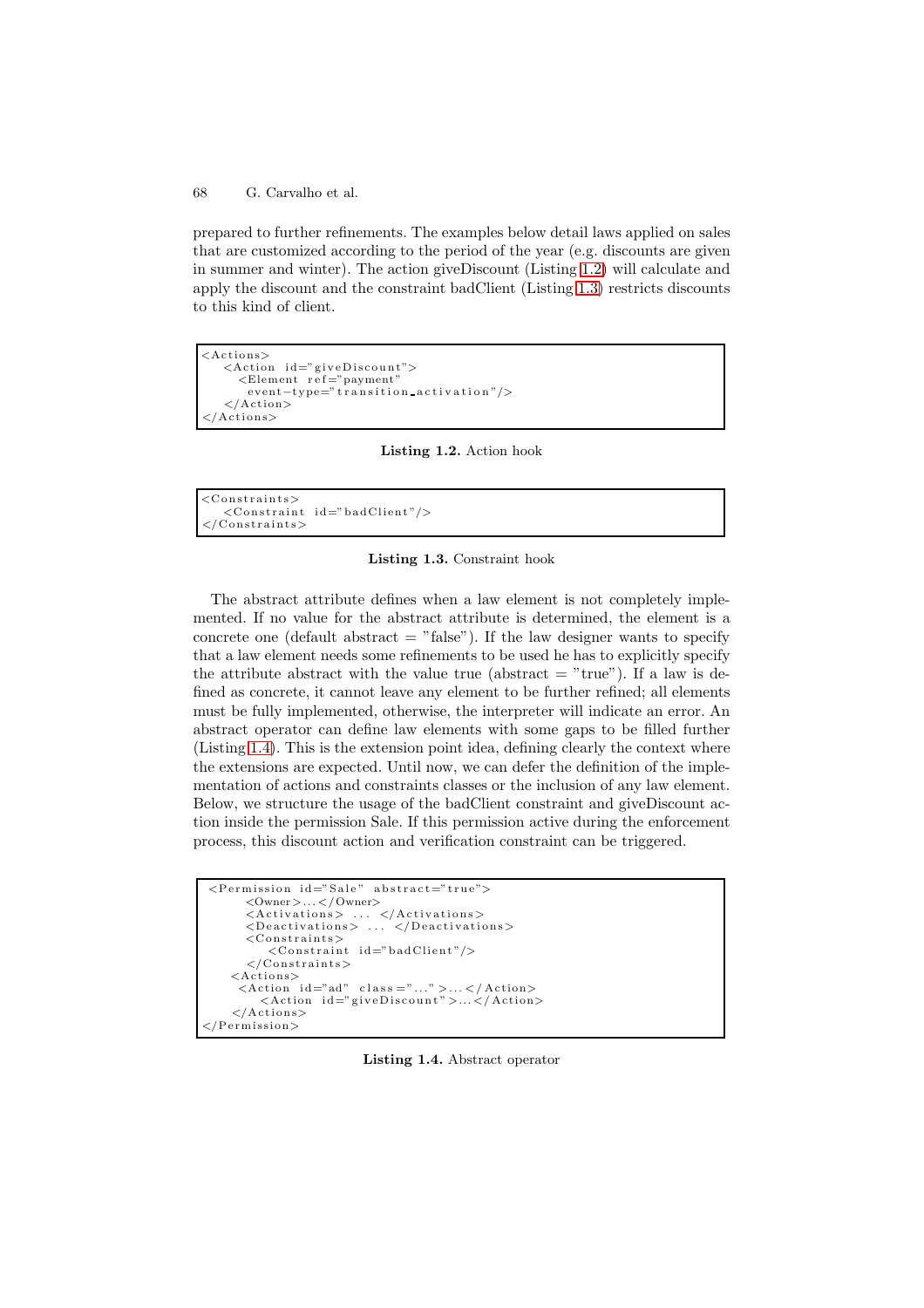The completes attribute is an operator that is useful to fill the elements that were left unspecified when a law element was defined as abstract (Listing [1.5\)](#page-5-0). It is a simple operator to realize extensions as it can just be used to define action and constraints class implementations. The completes operator turns an abstract element into a complete one and cannot leave any element unspecified unless it also redefines this element as an abstract one. The completes operator is limited to the definition of class implementations.

```
<Permission id="SummerSale" completes="Sale"><br><Constraint id="badClient" class="BadCustomers"/>
    <Constraint id="badClient"
    <Action id="giveDiscount" class="Percentage10"/>
 </Permission>
```
**Listing 1.5.** Completes operator

The extends attribute is a more powerful operator and it is similar to the specialization operation in object-oriented languages. Basically, an extends operator reuses the description of law elements and includes any modifications that are necessary to customize the law element to users' needs, including the redefinition of law elements. For example, this operator can include new activation references, new action elements, and new norm elements and can also superpose any element that was previously specified. The extends operator also turns an abstract element into a complete one and cannot leave any element unspecified unless it redefines this element as an abstract one (Listing [1.6\)](#page-5-1).

```
\rm <\!Permission\: id="Wintersale" extends="Sale"<Constraints>\langleConstraint id="badClient" class="BadPayers"/>
  </Constraints>
  <Actions>
    \langle Action id=" giveDiscount" class="Percentage15"/>
    \langleAction id="giveSuperDiscount"
             class = "ChristimasDiscount"\leqElement ref=" christimas"
                 event-type=" clock_activation"/>
    \langle Action\rangle</Actions>
</Permission>
```
**Listing 1.6.** Extends operator

# **3 Improving Governance Mechanism Maintainability**

Suppose that it is possible to specify and implement the kernel of a general solution and this kernel can be customized to different purposes. In this kernel, you have the exact points that can be modified and enhanced. In our context, this approach can be used to derive a family of governance mechanisms that share a core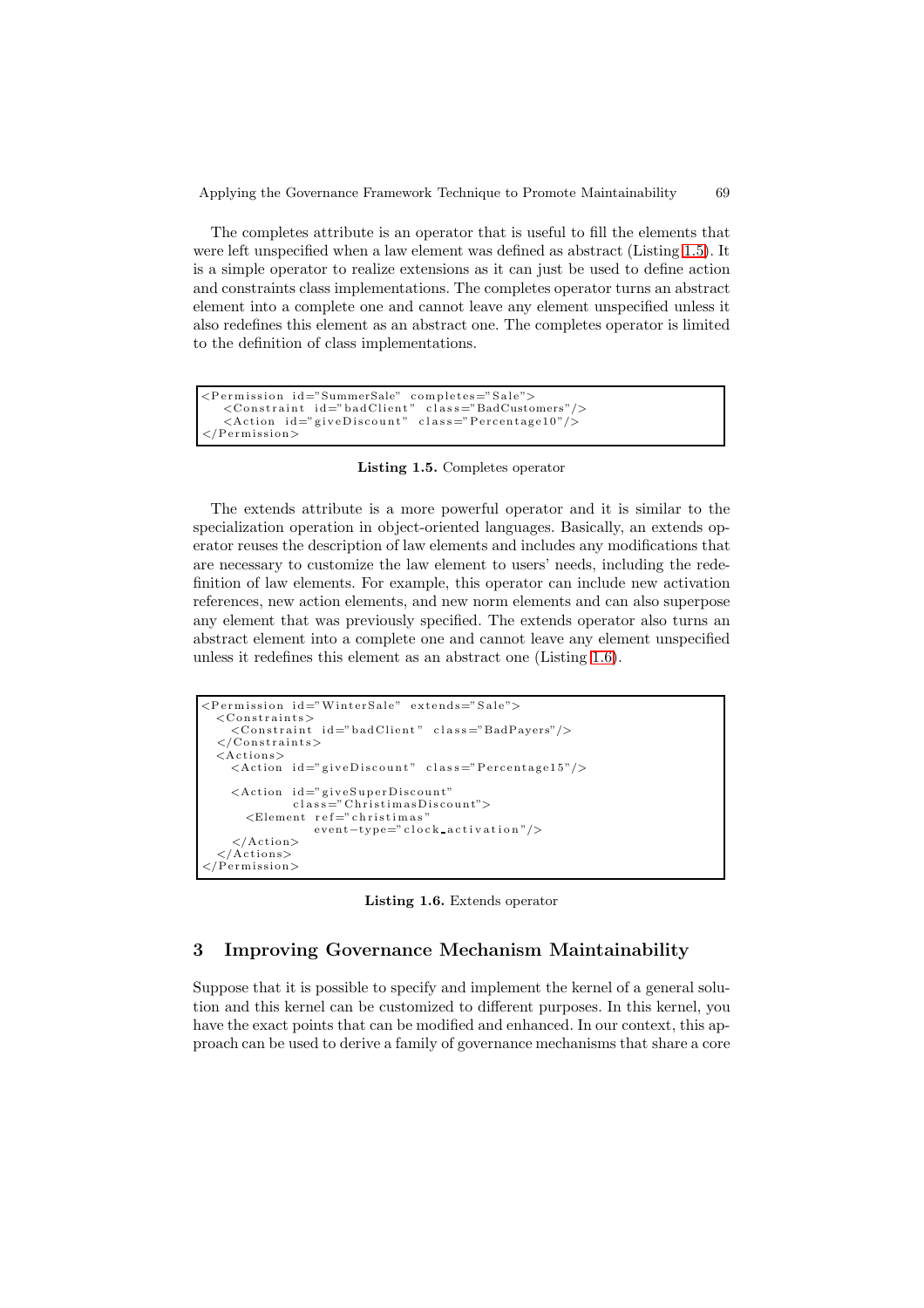specification and implementation. The customization is used for two purposes. First, different governance mechanisms can be derived for different purposes and application scenarios. Second, different versions of the same governance mechanism can be instantiated during its lifecycle. To realize this scenario, we propose to use some object-oriented framework concepts. An object-oriented framework is a reusable; semi-complete application that can be specialized to produce custom applications [9], i.e., it is a collection of abstract entities that encapsulate common algorithms of a family of applications [3].

In this work, we focus on understanding how interaction specification enhanced by laws can be designed to support extensions. A governance framework is an extensible design for building governance mechanisms for open MAS. A solution for open system development is achieved by relaxing the boundary between a framework (the common part of the family of applications) and its instantiations (the application-specific part). In a governance framework, certain laws of the open system are abstract, because they are left either unspecified or incompletely specified because they would expose details that would vary among particular executable implementations.

A governance framework is flexible by design. Flexibility works in opposition to the concept of static interaction specification or enforcement. In design time, customizability ensures the framework may receive new law elements or adapt the existing ones. For this purpose, a governance framework provides "hooks" for its instances; we define abstract definitions for interactions as templates. Governance functionalities that have specificities according to their applications are fully implemented later, but all common definitions and implementations are present in general specifications. The realization of abstract interactions is deferred to instantiation time.

In MAS, the collaboration structure defines the agent roles and their relationships. Roles are useful to specify general descriptions for agents' responsibilities in an organization [20] and they are bound to real software agents in open system execution. While playing roles, agents acquire the obligation to obey the law that is specified for their responsibilities and it is possible to enforce the laws prescribed in the protocol. Our main purpose is not to discuss how to structure the component reuse as agent roles [12, 20], which will be realized by external software agents. We intend to use an agent role at the design level as a means to describe agents' responsibilities.

Our main concern is over how agents interact in the open MAS. The interaction elements comprehend the specification of dynamical concerns of an open system. The interaction specification is composed of interaction laws and interaction protocols. Interaction protocols define the context and the sequence of messages of a conversation between agent roles. The fixed part of interaction specifications is called general interaction. General interactions (Fig. 2) can be derived by analyzing the application domain. If any interaction element is common to all intended instances, this element is attached to the core definition of the framework. Concerning interactions, the variability implies a more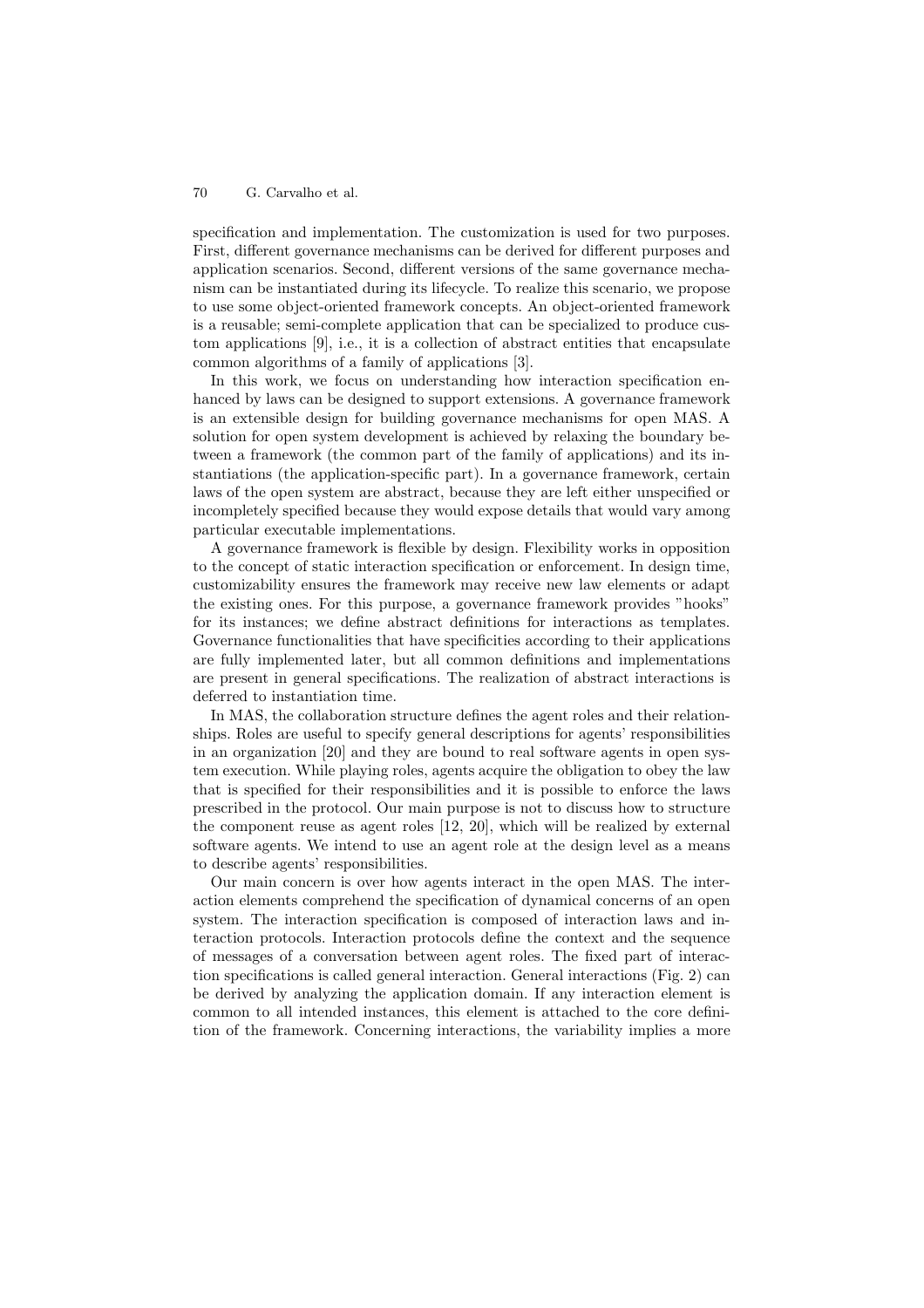flexible protocol specification to include some alternatives and options to the design of a family of similar open MAS. Each interaction element in the open MAS is a potential extension point. The specification of interaction protocols can be made flexible enough to include new elements like norms, constraints and actions that define the desired behavior for the open MAS applications. Templates (Fig. 2) are part of the flexibility of the open MAS interactions [5]. In governance frameworks, templates are defined as "hooks" for elements of the interaction specification that will be refined during the governance mechanism instantiation.



**Fig. 2.** Governance Framework Overview

Even with extension points, we still need to monitor the entire application; to gather information about its execution, and also to analyze the compliance of the system components with the desired behavior. This means that the governance mechanism must support this peculiarity.

# **4 Governance Framework for Open Supply Chain Management**

An important characteristic of a good framework is that it provides mature runtime functionality and rules within the specific domain in which it is to be applied [9]. Hence, we based our proof of concept prototype on the specification of the TAC SCM [2, 8, 18]. The game rules have been updated over the last three years. This evolution was achieved by observing the behavior of different agents during the last editions and their consequences (e.g. interaction rules were defined to protect agents from malicious participants). In our prototype,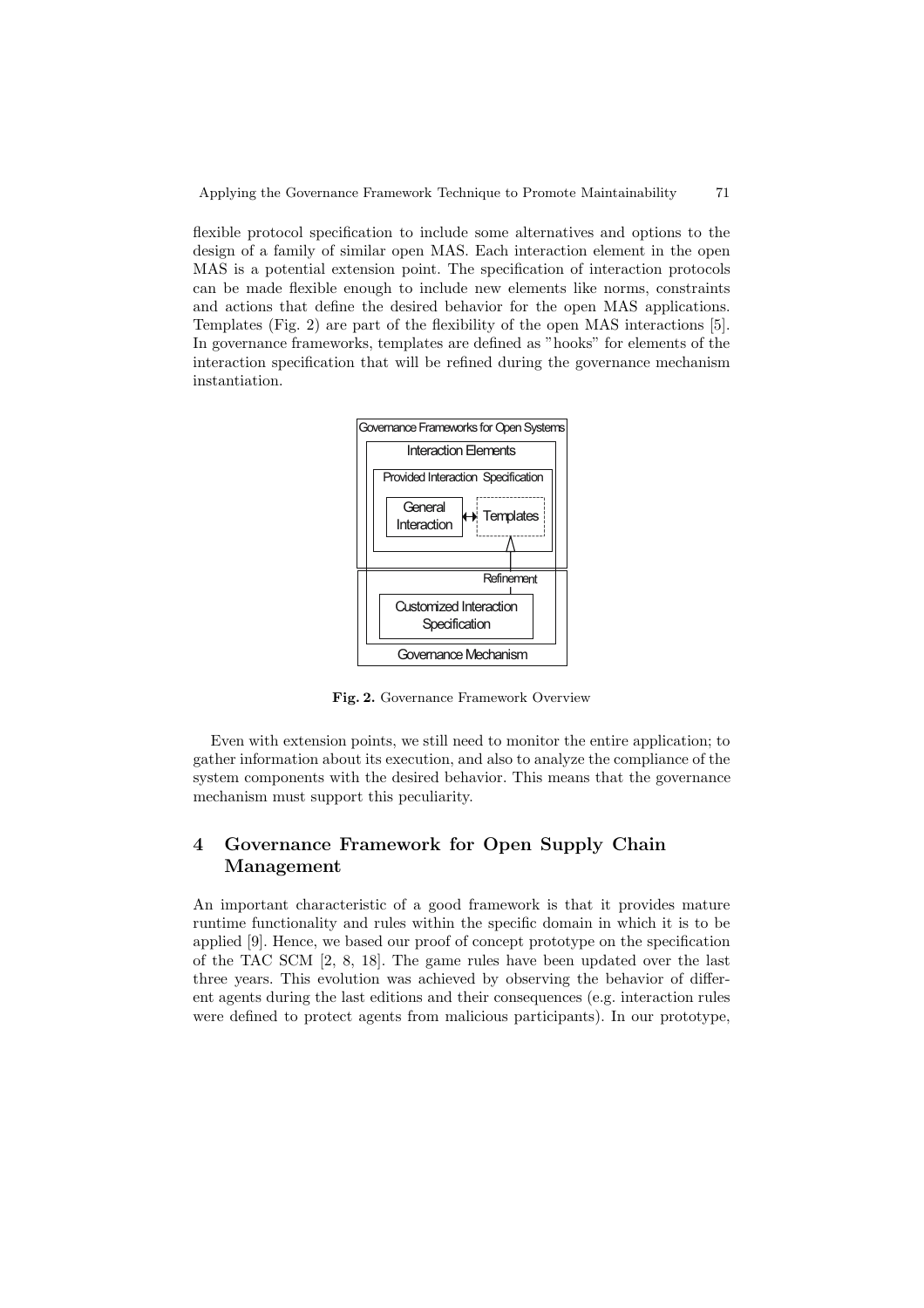each set of rules can be used to configure a different instance of a framework for instantiating governance mechanisms in open supply chain management domain.

In TAC SCM, assembler agents need to negotiate with supplier agents to buy components to produce PCs. A bank agent is used to monitor the progress of the agents. In the real TAC SCM architecture, there is a TAC Server that simulates the behavior of the suppliers, customers, and factories. We converted part of the simulation components present in TAC SCM to external agents or the open system's services of a prototypical version. We continue to have the TAC SCM Server, but this server aims to monitor and to analyze the compliance of agents' behavior to laws that were previously established.

Analyzing the variability of the negotiation between suppliers and assemblers over TAC SCM editions we depict the architecture below. The kernel of this framework is composed of a scene for negotiation, a scene for payment, the definition of interaction steps (transitions), states and messages, and a permission to restrict the offer values of an RFQ. The extension points that will be described here include the permission granted to assemblers to issue requests during one day (number of permitted requests and how to count them), the constraint to verify the date in which a request is valid, and the payment method implemented by actions inside the obligation.

#### **4.1 Kernel Description**

In the negotiation, assemblers buy supplies from suppliers to produce PCs. Besides these two roles, there is the bank role. There are six assembler agents that produce PCs participating in each TAC SCM instance. These participants interact with both suppliers and a bank agent. There are eight different supplier agents in each supply chain. Only one bank agent is responsible for managing payments accounts. The agent class diagram [7] (Fig. 3) depicts the roles, their relationships and their cardinalities.



**Fig. 3.** Roles, relationships and cardinalities

We decided to organize this scenario in two scenes: one for the negotiation process between assemblers and suppliers, and the other for the payment involving the assembler and the bank agent. Listing [1.7](#page-9-0) details the initial specification of the scene that represents the negotiation between the supplier and the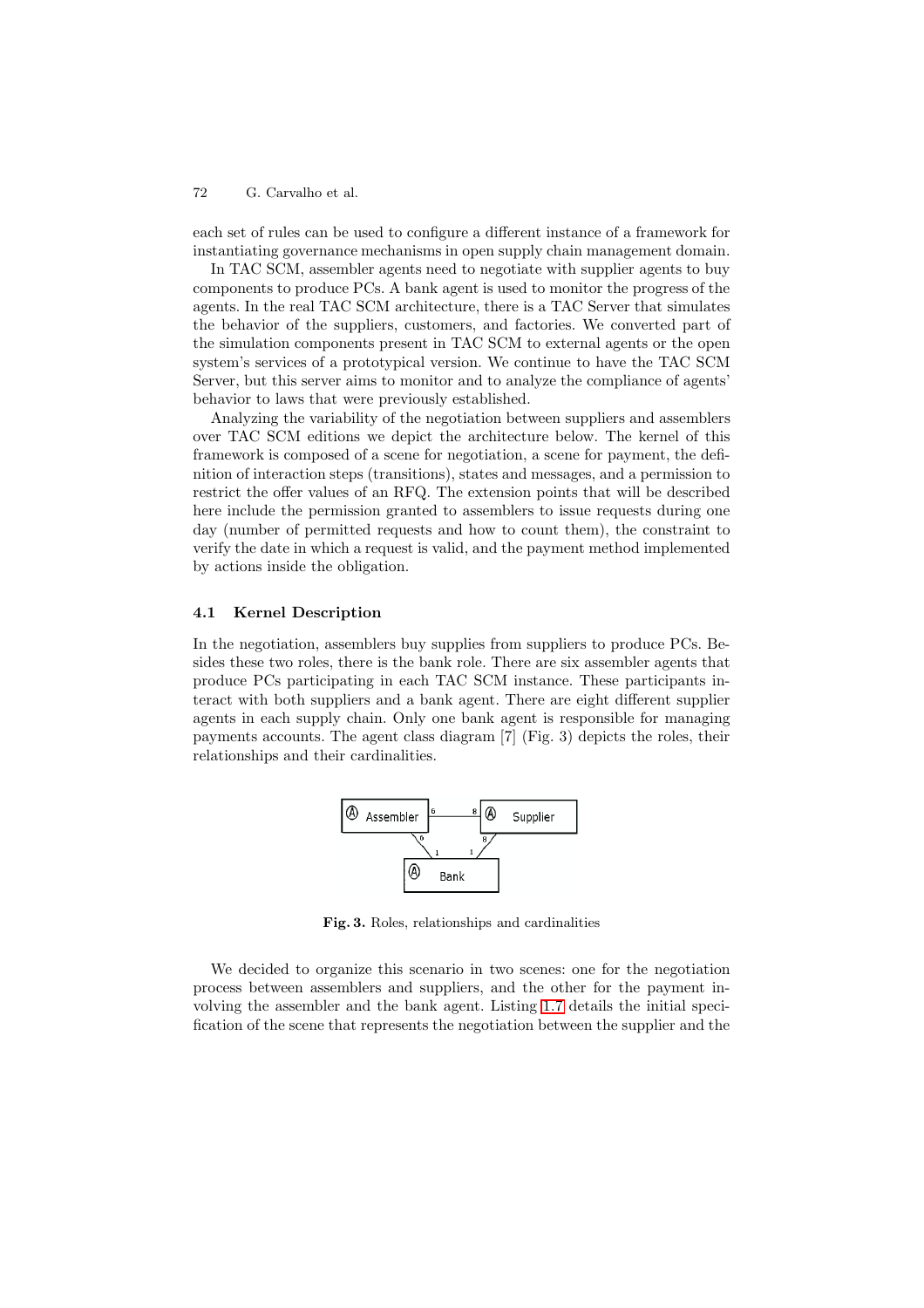Applying the Governance Framework Technique to Promote Maintainability 73

assembler. Each negotiation scene is valid over the duration of the competition, which is 3300000ms (220 days x 15000ms). Listing [1.8](#page-9-1) describes the payment process. We decided not to specify any time out to the payment scene and this is represented by the "infinity" value of the attribute time-to-live.

```
<Scene id=" negotiation" time-to-live="3300000">
    <Creators>
       <Creator role="assembler"/>
    \langle/Creators>
   \langleEntrance>
        <Participant role="assembler" limit="6"/><br><Participant role="supplier" limit="8"/>
    \langleEntrance>
</Scene>
```
**Listing 1.7.** Negotiation scene structure

```
<Scene id="payment" time-to-live="infinity">
   \epsilonCreators
   <Creator role="any"/><br>
</Creators>
   \overline{\mathcal{E}}Entrance>
       \leqParticipant role="assembler" limit="1"/>
        \langleParticipant role="bank" limit="1"/>
    \langleEntrance>
 </Scene>
```
**Listing 1.8.** Payment scene structure

Analyzing the evolution of TAC SCM's requirements, we can observe evidences that interaction protocols have a core definition. In this specification we can also identify some extension points, which can be customized to provide different instances of the supply chain. The negotiation between assemblers and suppliers is related to the interaction between the assembler role and the bank role. Basically, a payment is made through a payment message sent by the assembler to the bank and the bank's reply with a confirmation response, represented by the receipt message ((Listing [1.9](#page-10-0) and [1.10,](#page-10-1) Fig. 4). Fig. 4 is based on the interaction diagram [7].



**Fig. 4.** Payment interaction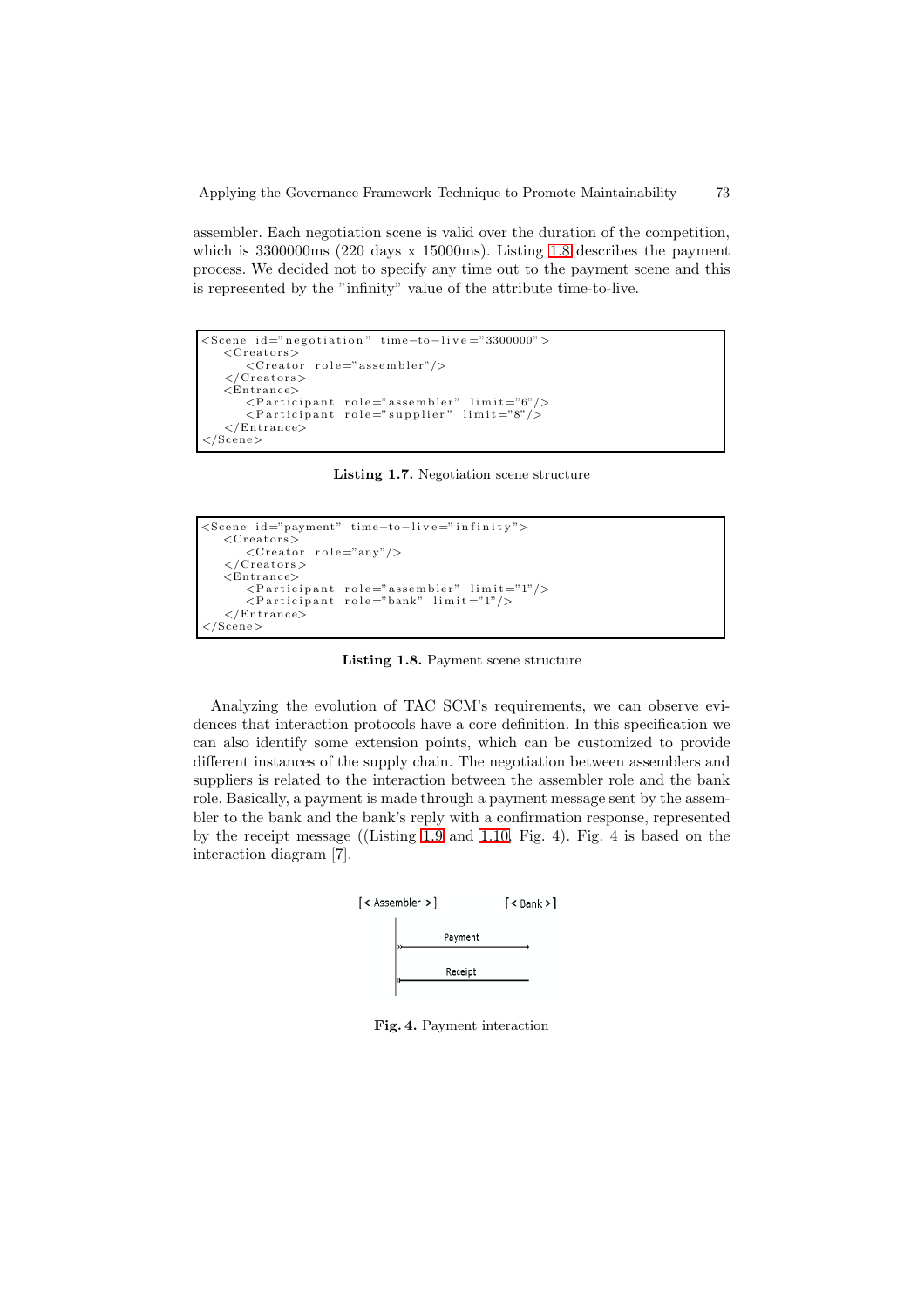```
<Messages>
   \langleMessage id="payment" template="..."/>
   <Message id="receipt" template="..."/>
</Messages>
```
**Listing 1.9.** Payment messages description

```
<Protocol ><States>\langleState id="p1" type="initial"/><State id="p2" type="execution"/><br><State id="p3" type="success"/>
     \langle/States>
     \langleTransitions >\langleTransition id="payingTransition"
        from="p1" to="p2" message-ref="payment"/><br>
<Transition id="paymentConcludedTrans"<br>
{from="p2" to="p3" message-ref="receipt"/>
     \langle/Transitions >
\langleProtocol >
```
**Listing 1.10.** Payment interaction protocol description

The negotiation between assemblers and suppliers is carried out in five steps, four messages (Fig. 5, (Listing [1.11\)](#page-10-2) and six transitions. Below ((Listing [1.11](#page-10-2) and [1.12\)](#page-11-0), this scene is described in detail using XMLaw. Fig. 5 is based on the interaction diagram [7].

<span id="page-10-2"></span>

| $<$ Messages $>$<br>$<$ Message id="rfq" | $\langle$ Message id="offer"<br>$<$ Message id="order" | $\text{template} = ""$ /><br>$\text{template} = \text{""}$ " /><br>$\text{template} = \text{""}$ " /><br>$\langle$ Message id="delivery" template=""/> |  |
|------------------------------------------|--------------------------------------------------------|--------------------------------------------------------------------------------------------------------------------------------------------------------|--|
| $\langle$ /Messages                      |                                                        |                                                                                                                                                        |  |





**Fig. 5.** Negotiation protocol diagram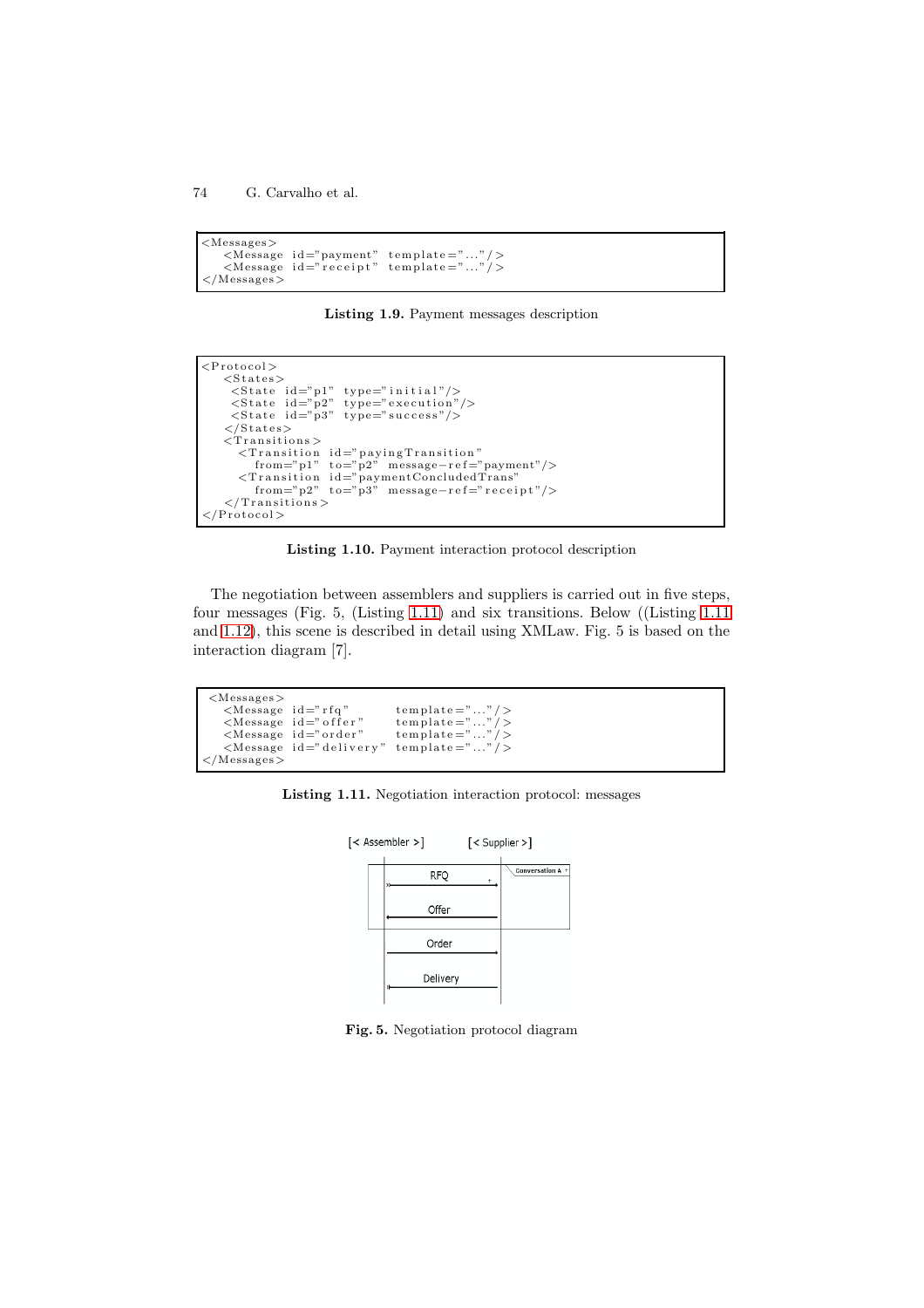<span id="page-11-0"></span>Applying the Governance Framework Technique to Promote Maintainability 75

```
<Protocol >
  <States>\langleState id="as1" type="initial"/>
     \langleState id="as2" type="execution"/>
     <State id="as3" type="execution"/><br><State id="as4" type="execution">
     \langleState id="as5" type="success"/>
   \langle/States>
  \langleTransitions \rangle\langleTransition id="rfqTransition" from="as1"
     to="as2" message-ref="rfq">...</Transition><br><Transition id="newRFQTransition" from="as2"
     to="as2" message-ref="rfq">...</Transition><br><Transition id="otherRFQTransition" from="as3"
     to="as2" message-ref="rfq">...</Transition><br><Transition id="offerTransition" from="as2"
     to="as3" message-ref="offer">...</Transition><br><Transition id="orderTransition" from="as3"
        to="as4" message-ref="order"/>
     \langleTransition id="deliveryTransition" from="as4"
        to="as5" message-ref="delivery">...</Transition>
   </Transitions >
\langle/Protocol>
```
**Listing 1.12.** Negotiation interaction protocol description

To further illustrate the use of general specifications, we identified the stable interaction laws in the last three editions of TAC SCM and we implemented it using XMLaw. This specification is reused in every instance of our governance framework. This law defines the relation between a request for quote (RFQ) sent by an assembler and an offer that will be sent by a supplier. Below, we briefly describe the specification according to [2,8, 18].

"On the following day of the arrival of a request for quotation, the supplier sends back to each agent an offer for each RFQ, containing the price, adjusted quantity, and due date. The supplier may respond by issuing up to two amended offers, each of which relaxes one of the two constraints, quantity and due date: (i) a partial offer is generated with the quantity of items relaxed; or (ii) an earliest complete offer is generated with the due date relaxed. Offers are received the day following the submission of RFQs, and the assembler must choose whether to accept them. In the case an agent attempts to order both the partial offer and the earliest complete offer, only the order that arrives earlier will be considered and the others will be ignored."

The implementation of this rule in XMLaw is illustrated in Listings [1.13](#page-12-0) and [1.14.](#page-12-1) A permission was created to define a context in the conversation that is used to control when the offer message is valid, considering the information sent by an RFQ. For this purpose, two constraints were defined into the permission context, one determining the possible configurations of offer attributes that a supplier can send to an assembler, while the other constraint verifies if a valid offer message was generated - that is, if the offer was sent one day after the RFQ. This permission is only valid if both of the constraints are true. Below, we illustrate the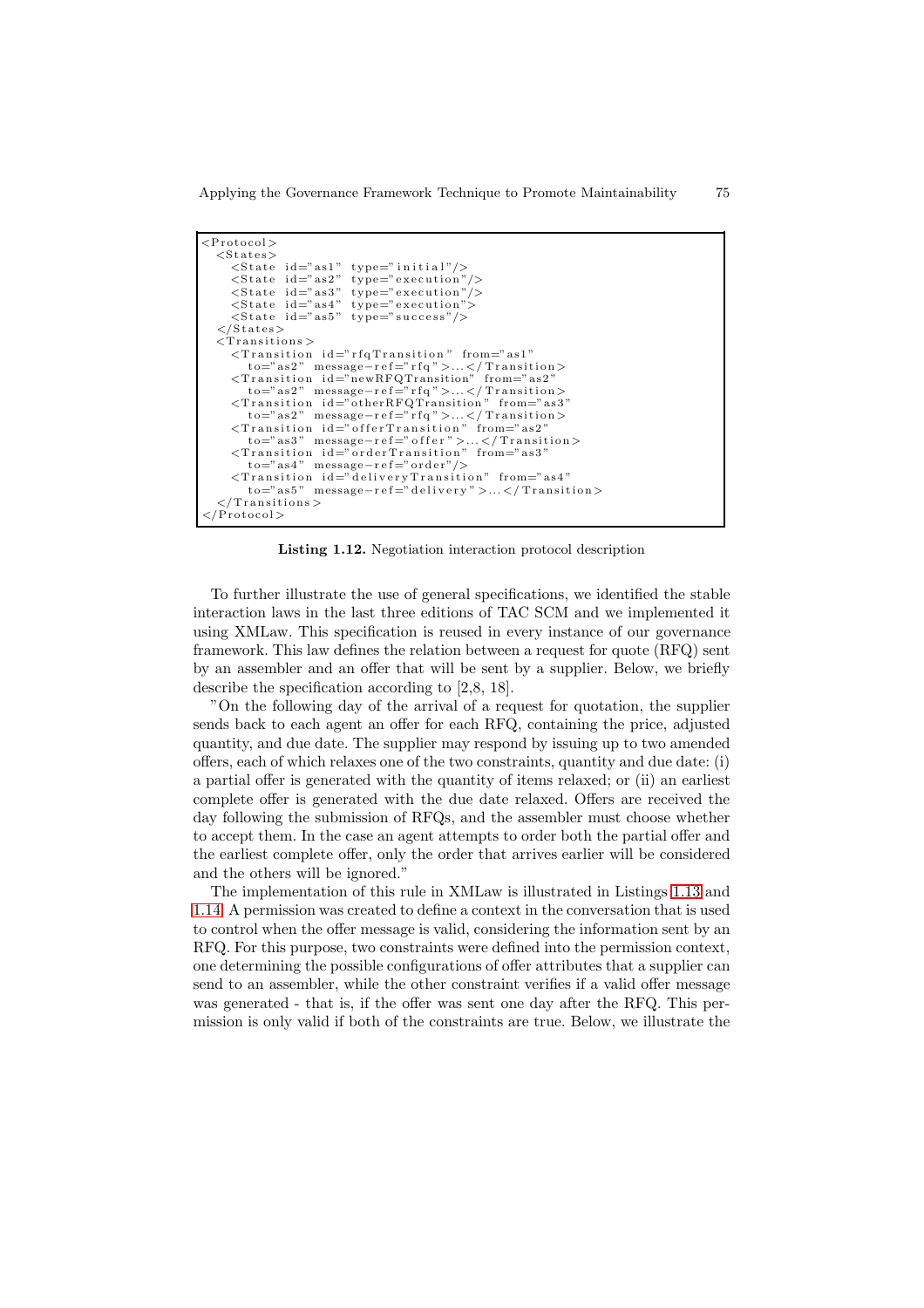offerTransition (Listing [1.13\)](#page-12-0) and describe the permission RestrictOfferValues and its XMLaw specification (Listing [1.14\)](#page-12-1).

```
\langleTransition id=" offerTrabsition" from="as2'
   to="as3" message-ref="offer">
  <ActiveNorms>
  <Norm ref="RestrictOfferValues"/><br></ActiveNorms>
 </Transition>
```
**Listing 1.13.** General Transition Specification

```
\leq Permission id="Restrict Offer Values">
<Owner>Supplier </Owner>
 <Activations ><Element r e f =" r f q T r a n s i t i o n " ev ent−typ e=" t r a n s i t i o n a c t i v a t i o n "/>
 \langle/Activations \rangle<Deactivations >
  <Element r e f =" o f f e r T r a n s i t i o n " ev ent−typ e=" t r a n s i t i o n a c t i v a t i o n "/>
 \langleDeactivations>
 <Actions>
  <A c t ion i d="keepRFQInfo " c l a s s ="norm . a c t i on s . KeepRFQAction">
   <Element r e f =" r f q T r a n s i t i o n " ev ent−typ e=" t r a n s i t i o n a c t i v a t i o n "/>
  </Action>
 \langle Actions>
 <Constraints><br><Constraint id="checkDates" class="norm.constraints.CheckValidDay"/>
  <Constraint id="checkAttributes" class="norm.constraints.
        CheckValidMessage*/>\angle/Constraints\sim</Permission>
```
<span id="page-12-1"></span>**Listing 1.14.** General Norm specification

XMLaw includes the notion of context. Elements in the same context share the same local memory to share information, i.e., putting, getting and updating any value that is important for other law elements. Listing [1.14](#page-12-1) depicts one example of context usage. The keepRFQInfo Action preserves the information present in the RFQ message to be later used by the checkAttributes and checkDates contraints.

### **4.2 Extension Point Descriptions**

The constraint checkDueDate verifies if the date attribute is according to the restrictions imposed by the edition of the environment. It means that if the verification is not true the transition will not be fired. This constraint is associated with the transition rfqTransition and this transition is specified as abstract to clearly document the extension point. Listing [1.15](#page-13-0) is an example of a template. In this example, we opted to keep the attribute class of the constraint check-DueDate not specified, that is, it will be set during framework instantiation.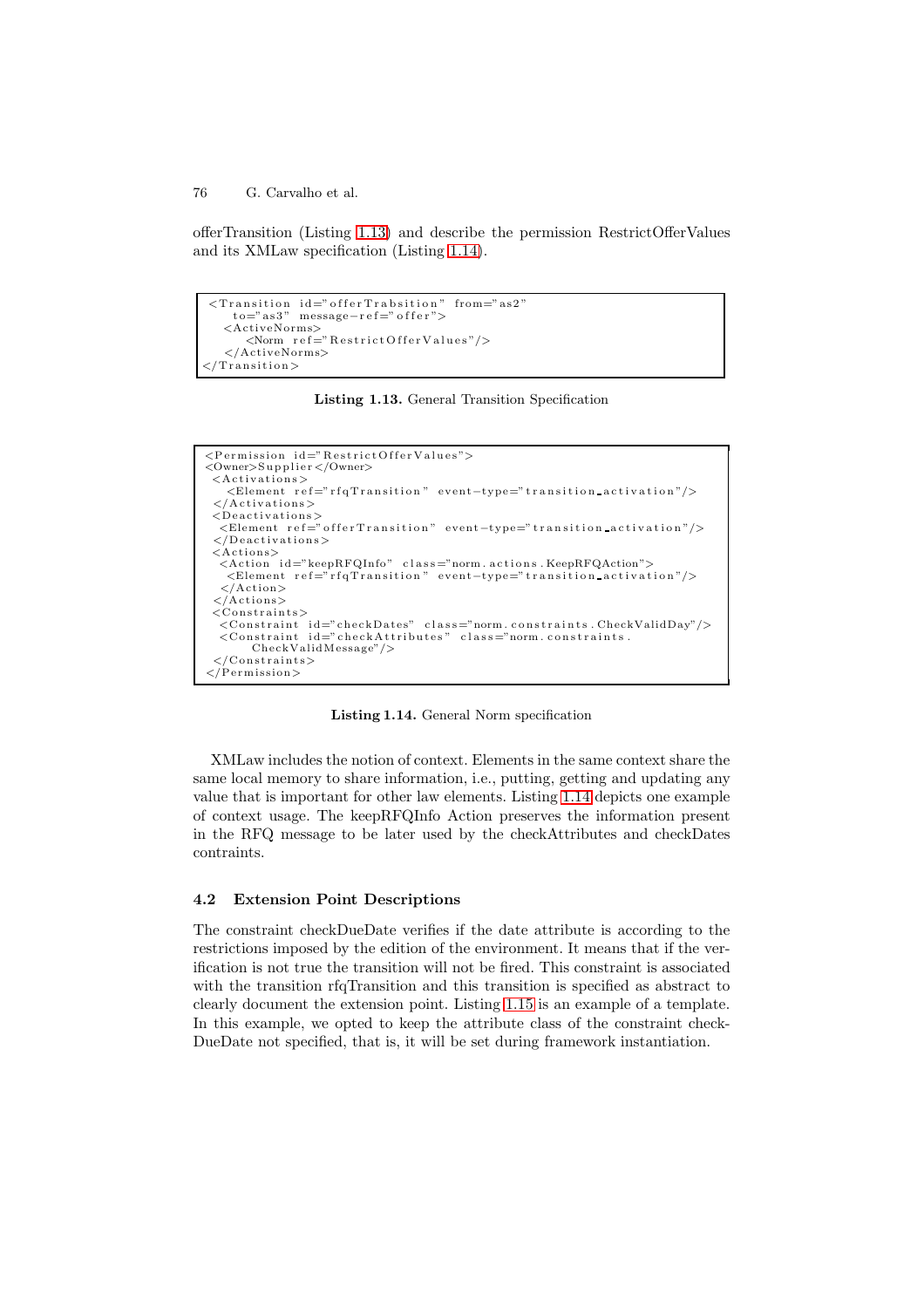Applying the Governance Framework Technique to Promote Maintainability 77

<span id="page-13-0"></span>

**Listing 1.15.** Permission and Constraint over RFQ message Templates

According to TAC SCM specifications [2, 8, 18], every day each agent may send up to a maximum number of RFQs. But the precise number of RFQs has changed over the last editions of TAC SCM, so it is possible to defer this specification to instantiation time. We use a template for this purpose and we have created a permission to encapsulate this requirement (Listing [1.16\)](#page-13-1); in the template some hooks will guide the specialization of an instance of this framework.

This permission is about the maximum number of requests for quotation that an assembler can submit to a supplier. To implement this sort of verification, the constraint checkCounter is associated with the permission AssemblerPermissionRFQ. It means that if the verification is not true the norm will not be valid, even if it is activated. The action ZeroCounter is defined under the permission AssemblerPermissionRFQ and it is triggered by a clock-tick every day, turning to zero the value of the counter of the number of requests issued by the assembler during this day. The other action orderID is activated by every transition transitionRFQ and is used to count the number of RFQs issued by the assembler, updating a local counter. Finally, a clock nextDay is used to mark the day period, and this mark is used to zero the counter of RFQs by the action ZeroCounter. In this paper, we do not describe the clock nextDay specification.

```
\langlePermission id="AssemblerPermissionRFQ" abstract="true">
   <Owner>Assembler</Owner>
   \langle Activations \rangle\langleElement ref="negotiation" event-type="scene_creation"/>
     </Activations >
   <Deactivations >
      <Element ref="orderTransition" event-type="transition_activation
            "/>
   \langleDeactivations>
   <Constraints>
                    id="text{ checkCounter"</Constraints>
   <Actions>
     \ltAction id="permissionRenew" class="tacscm.norm.actions.
         ZeroCounter">
<E lement r e f ="nextDay " ev ent−typ e=" c l o c k t i c k "/>
       </Action>
      <Action id="orderID">
         <E lement r e f =" r f q T r a n s i t i o n " ev ent−typ e=" t r a n s i t i o n activation
              "/>
       </Action>
    \langle Actions>
</Permission>
```
**Listing 1.16.** Norm description Template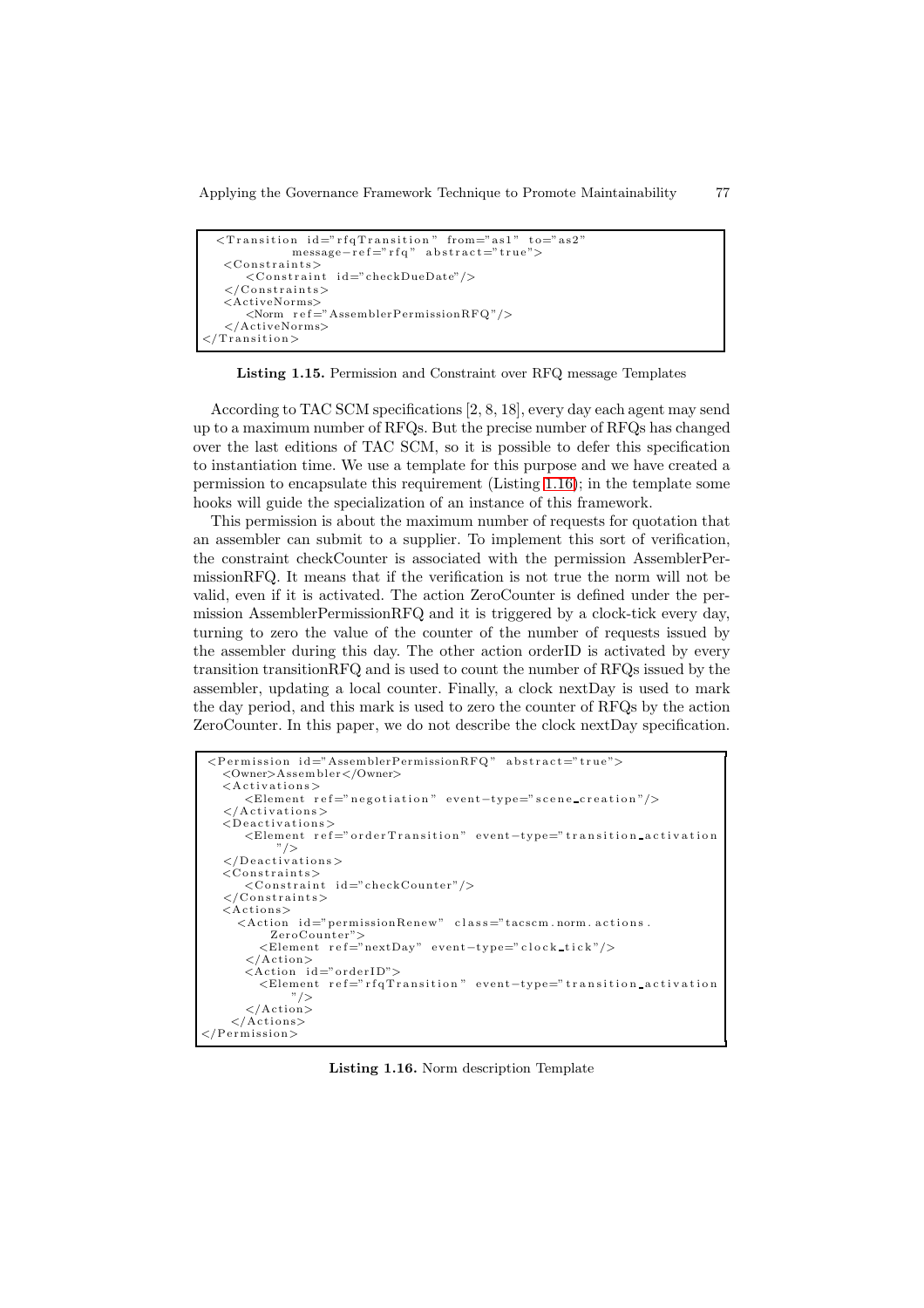Another extension point is used to specify the relationship between orders and offers of the negotiation protocol. According to [2], agents confirm supplier offers by issuing orders. After that, an assembler has a commitment with a supplier, and this commitment is expressed as an obligation. It is expected that suppliers receive a payment for its components. But when they will receive the payment is not completely specified in this law. Another template specifies the structure ofthe ObligationToPay obligation (Listing [1.17\)](#page-14-0), defining that it will be activated by an order message and it will be deactivated with the delivery of the components and also with the payment. A supplier will only deliver the product if the assembler has the obligation to pay for them (Listing [1.18\)](#page-14-1). The assembler can only enter into the payment scene if it has an obligation to pay for the products (Listing [1.19\)](#page-14-2). An assembler cannot enter into another negotiation if it has obligations that were not fulfilled (Listing [1.20\)](#page-14-3).

```
\langle \text{Obligation id} = \text{"ObligationToPay"} \text{ abstract="true"}<Owner>Assembler</Owner>
  <Activations >
       <E lement r e f =" o r d e r T r a n s i t i o n " ev ent−typ e=" t r a n s i t i o n activation
  "/>
</Activations >
  <Deactivations >
      <E lement r e f ="p a y i n g T r a n s i t i o n " ev ent−typ e=" t r a n s i t i o n activation
            "/>
    </Deactivations >
</Obligation>
```
#### **Listing 1.17.** Obligation to pay

```
\overline{\text{z}} an sition id=" orderTransition" from="as3" to="as4" message−ref="
     order"/<T r a n s i t i o n i d=" d e l i v e r y T r a n s i t i o n " from="a s 4 " t o="a s 5 " message−r e f="
      delivery">
   <ActiveNorms>
      \ltNorm ref="ObligationToPay"/>
   </ActiveNorms>
</Transition>
```
**Listing 1.18.** Negotiation and Payment Scene

```
<Scene id="payment" time-to-live="infinity">
   <ActiveNorms>
      \langleNorm ref="ObligationToPay"/>
   </ActiveNorms>
...
</Scene>
```
#### **Listing 1.19.** Payment scene and ObligationToPay norm

```
\leqScene id=" negotiation" time-to-live="3300000">
   <DeActivatedNorms>
      <Norm ref="ObligationToPay"/>
   </DeActivatedNorms>
   ...
\langleScene>
```
### **Listing 1.20.** Negotiation scene and ObligationToPay norm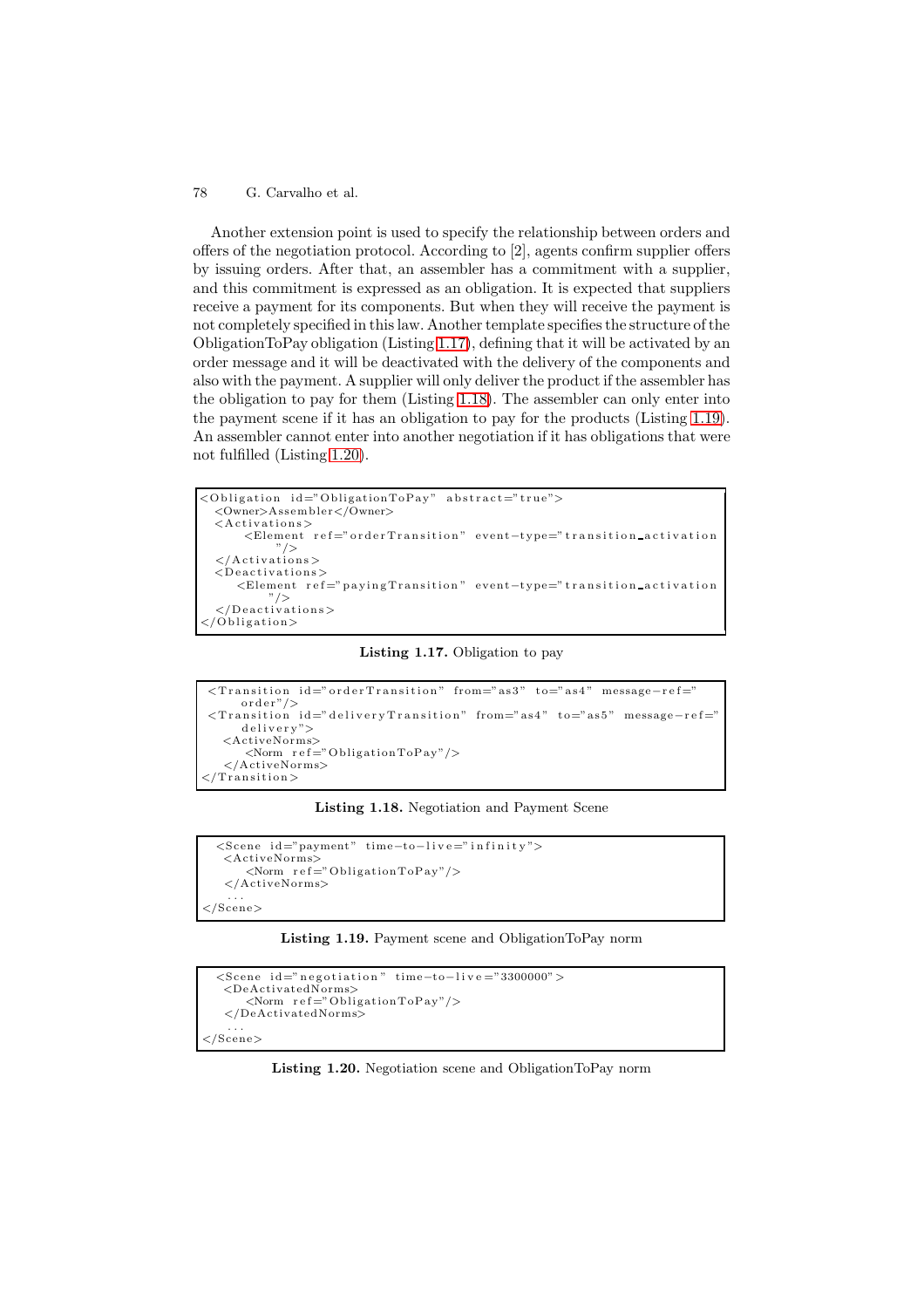## **5 TAC SCM Editions as Framework's Instances**

In this section, we present two examples of instantiations of the framework for open SCM, explaining the refinements proposed to the templates described above.

In TAC SCM 2004 and according to [2], a supplier will receive an assembler's payment after the delivery of components and at this time the cost of the order placed before will be fully charged. We implemented the payment as an action where the system forces the agent to pay the entire debit at the end of the negotiation (Listing [1.23\)](#page-15-0). According to [2], on each day each agent may send up to ten RFQs to each supplier. An RFQ with DueDate beyond the end of the negotiation will not considered by the supplier. For this purpose, we implemented the constraint class ValidDate (Listing [1.21\)](#page-15-1). The constraint class CounterLimit (Listing [1.22\)](#page-15-2) checks if the local attribute for controlling the number of RFQs is below the limit of 10. The RFQCounter action increments the same attribute when receiving new messages of RFQ.

```
\overline{\text{<Transition id}} = \text{"rfq2004"} \text{ completes="rfgTransition">}<Constraint id="checkDueDate"
                   class = "constraints. ValidDate 2004" />
\langle/Transition>
```
**Listing 1.21.** checkDueDate instance for TAC SCM 2004

```
<Permission id="AssemblerPermissionRFQ2004'
                c om p l e t e s="Assemb lerPerm iss ionRFQ">
  \mathsf{<} \mathsf{Construct} \; \mathrm{id} = \mathrm{"check}\mathsf{Counter}"class = "constraint. CounterLimit"\zetaAction id="orderID" class="norm actions RFQCounter">
</Permission>
```
**Listing 1.22.** Permission instance for TAC SCM 2004

```
<Obligation id="ObligationToPay2004" extends="ObligationToPay">
   <Actions>
      <Action id="supplierPayment"
                 c l a s s =" a c t i o n s . Supp l i erPaym ent100">
          <E lement r e f =" d e l i v e r y T r a n s i t i o n"
                     event-type=" transition activation"/>
       </Action>
    </Actions>
 </Obligation>
```
**Listing 1.23.** Obligation instance for TAC SCM 2004

In TAC SCM 2005, suppliers wishing perhaps to protect themselves from defaults will bill agents immediately for a down payment on the cost of each order placed [8]. The remainder of the value of the order will be billed when the order is shipped. In 2005, the down payment ratio is 10.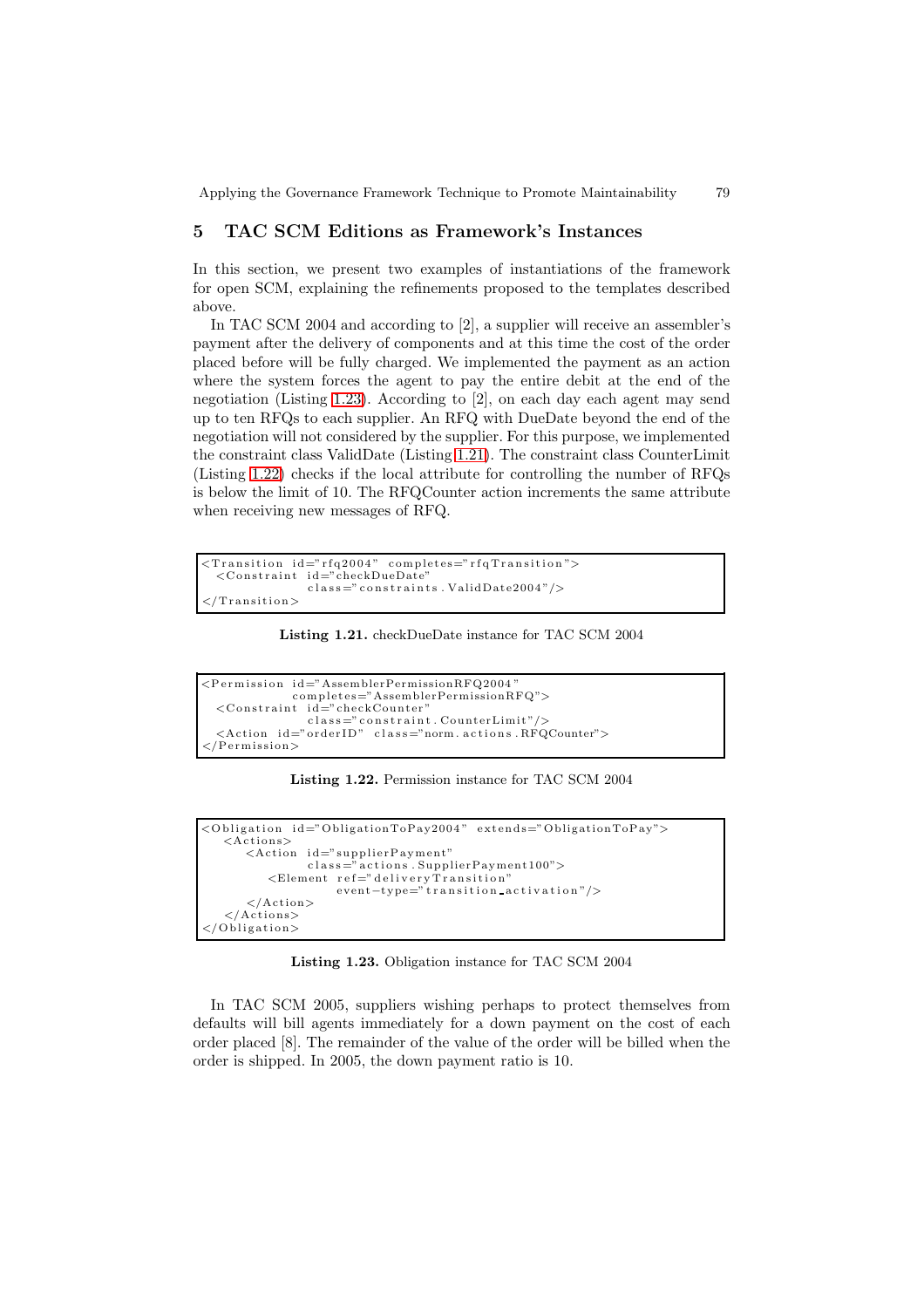```
\rm <Transition id=" rfq2005" completes=" rfqTransition">
    <Constraint id="checkDueDate"
     class="constraints. ValidDate2005"/>
\angle/Transition\sim
```
**Listing 1.24.** checkDueDate instance for TAC SCM 2005

```
\langlePermission id="AssemblerPermissionRFQ2005
             completes="AssemblerPermissionRFQ">
 <Constraint id="checkCounter
    class = "constraint. CounterLimit2005"\ltAction id="orderID"
     \text{class} = \text{"norm}. actions. RFQCounter2005"> ... </Action>
</Permission>
```
**Listing 1.25.** Permission instance for TAC SCM 2005



**Listing 1.26.** Obligation instance for TAC SCM 2005

### **6 Related Work**

Ao and Minsky [1] propose an approach that enhances their Law Governed Interaction (LGI) with the concept of policy-hierarchy to support that different internal policies or laws are formulated independently of each other, achieving a flexibility support by this means. [1] consider confidentiality as a requirement for their solution. However, the extensions presented here intend to support the maintenance of governance mechanisms, rather than flexibility for the purpose of confidentiality.

Singh [15] proposes a customizable governance service, based on skeletons. His approach formally introduces traditional scheduling ideas into an environment of autonomous agents without requiring unnecessary control over their actions, or detailed knowledge of their designs. Skeletons are equivalent to state based machines and we could adapt and reuse their formal model focusing on the implementation of a family of applications. But [15] has its focus on building multi-agent systems instead of providing support for monitoring and enforcement purpose.

Below we describe some useful instruments to promote reuse; they can be seen as instruments for specifying extendable laws in governance frameworks. COSY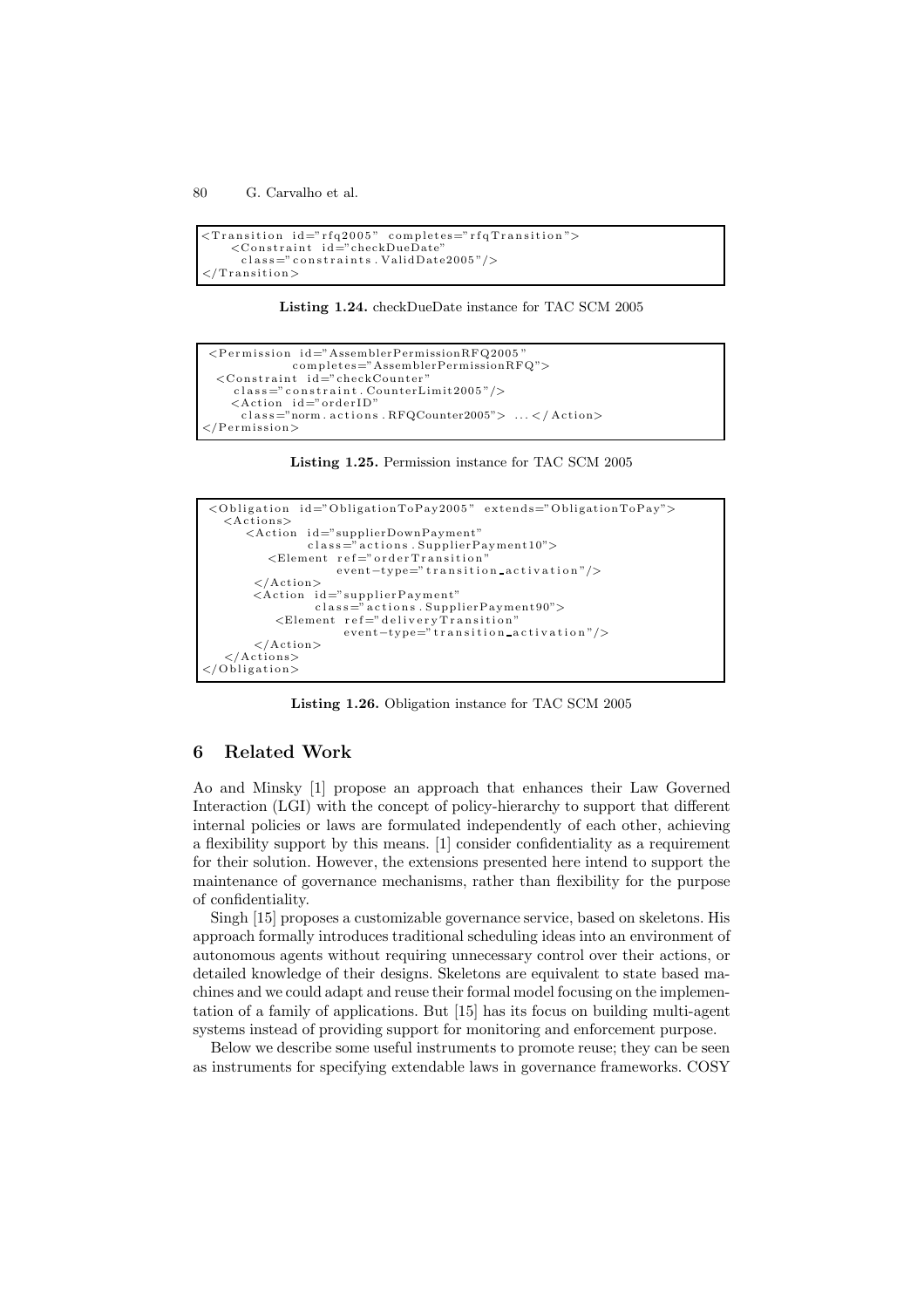[11] views a protocol as an aggregation of primitive protocols. Each primitive protocol can be represented by a tree where each node corresponds to a particular situation and transitions correspond to possible messages an agent can either receive or send, i.e., the various interaction alternatives. In AgenTalk [14], protocols inherit from one another. They are described as scripts containing the various steps of a possible sequence of interactions. Koning and Huget [13] deal with the modeling of interaction protocols for multi-agent systems, outlining a component-based approach that improves flexibility, abstraction and protocol reuse.

# **7 Conclusions**

In open MAS, in which components are autonomous and heterogeneous, governance is crucial. This paper presented an approach to augment reliability on customizable open systems. The approach is based on governing the interactions in the system. This is a non-intrusive method, allowing the independent development of the agents of the open system - they are only required to follow the protocols specified for the system.

The purpose of governance frameworks is to facilitate extensions on governance mechanisms for open systems. Interaction and roles are first order abstractions in open system specification reuse. Besides, it is possible to distinguish two kinds of interaction specification: fixed (stable) and flexible (extensible). The challenge to developers is to deliver a specification that identifies the aspects of the open MAS that will not change and cater the software to those areas. Stability is characterized by the interaction protocol and some general rules that are common to all open MAS instances. Extensions on interaction rules will impact the open MAS and the agents and extensions are specified. The main contribution of this work is to provide a technique to design software that evolves, therefore reducing maintenance efforts.

With this proposal we aim to improve the engineering of distributed systems, providing a customizable conformance verification mechanism. We are also targeting improvement in the quality of governance mechanisms of open systems; this will be achieved by facilitating the extension of governance mechanisms. We propose to use variations and laws to specify, implement and maintain extension points. We also support the implementation of these variations using a law-governed mechanism. The experiment showed that this is an interesting and promising approach; it improves the open system design by incorporating reliability aspects that can be customized according to application requirements and it improves maintainability. The application development experience showed us that it is possible to obtain benefits from the use of proper engineering concepts for its specification and construction. However, more experiments with real-life MAS applications are needed to evaluate and validate the proposed approach.

**Acknowledgments.** We gratefully acknowledge the financial support provided by the CNPq as part of individual grants and of the ESSMA project(552068/2002- 0) and by CAPES as part of the EMACA Project (CAPES/COFECUB 482/05 PP 016/04).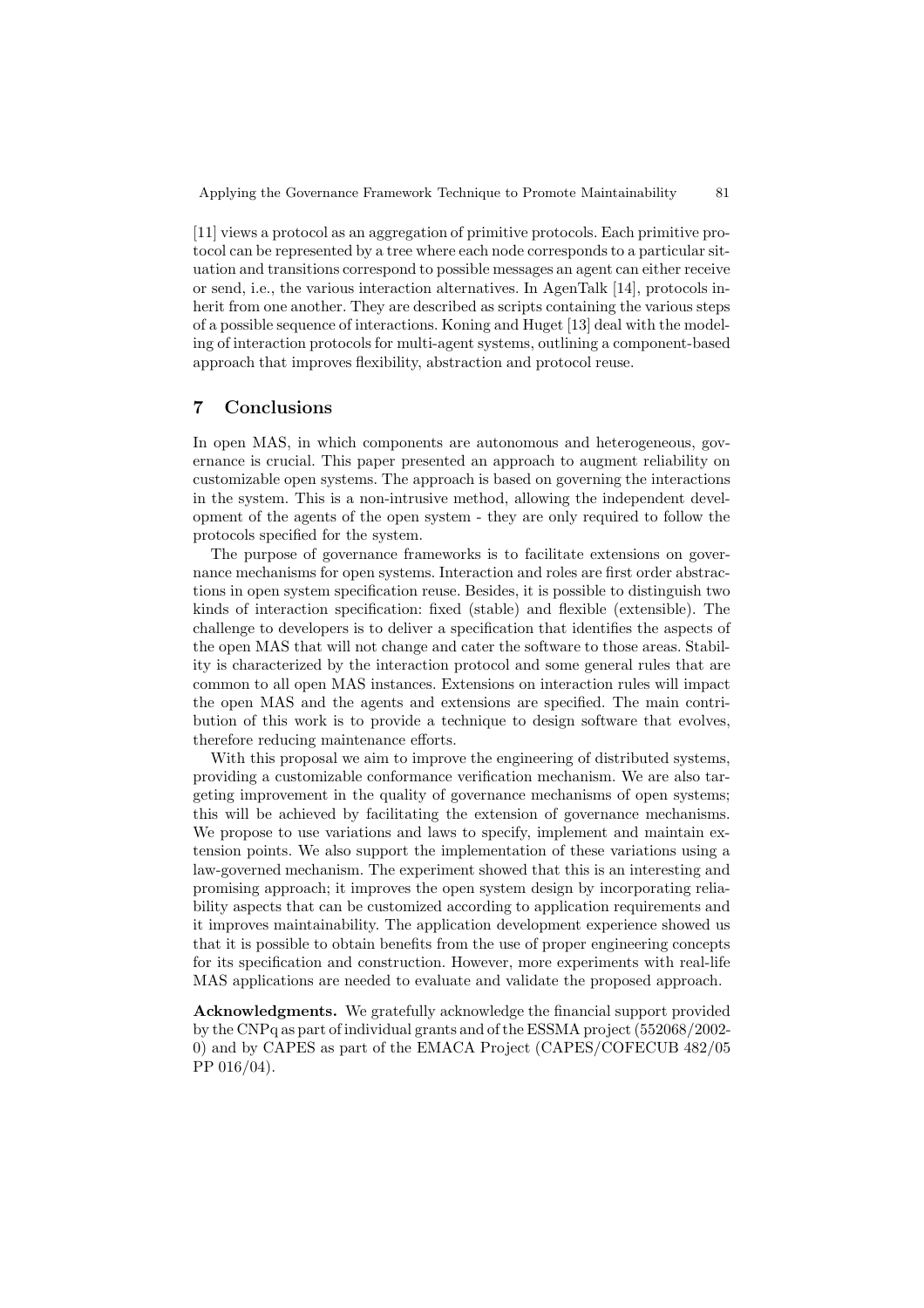### <span id="page-18-0"></span>**References**

- 1. Ao, X. and Minsky, N. Flexible Regulation of Distributed Coalitions. In Proc. of the 8th European Symposium on Research in Computer Security (ESORICS). Gjvik Norway, October, 2003.
- 2. Arunachalam, R; Sadeh, N; Eriksson, J; Finne, N; Janson, S. The Supply Chain Management Game for the Trading Agent Competition 2004. CMU-CS-04-107, July 2004
- 3. Batory, D; Cardone, R. and Smaragdakis, Y. "Object-Oriented Frameworks and ProductLines", 1st Software Product-Line Conference, Denver, Colorado, August 2000.
- 4. Bellifemine, F; Poggi, A; Rimassa, G. Jade: a fipa2000 compliant agent development environment, in: Proceedings 5th international conference on Autonomous agents, ACM Press, 2001, pp. 216-217
- 5. Carvalho, Gustavo; Paes, Rodrigo; Lucena, Carlos. Extensions on Interaction Laws in Open Multi-Agent Systems. In: First Workshop on Software Engineering for Agent-oriented Systems (SEAS 05), 19th Brazilian Symposium on Software Engineering. Uberlndia, Brasil
- 6. Carvalho, G.; Lucena, C.; Paes, R.; Briot, J.P.; Refinement Operators to Facilitate the Reuse of Interaction Laws in Open Multi-Agent Systems, International Workshop on Software Engineering for Large-scale Multi-Agent Systems (SELMAS'06), 5th, at ICSE 2006, Shanghai, China. In: Proceedings of the Fifth International Workshop on Software Engineering for Large-scale Multi-agent Systems, p. 75-82, May 21-22, 2006.
- 7. Choren, R. and Lucena, C.J.P. Modeling Multi-agent systems with ANote. Software and Systems Modeling 4(2), 2005, p. 199 - 208.
- 8. Collins, J; Arunachala,R; Sadeh,N; Eriksson,J; Finne,N; Janson,S. (2005) The Supply Chain Management Game for the 2005 Trading Agent Competition. CMU-ISRI-04-139.
- 9. Fayad, M; Schmidt, D.C.; Johnson, R.E. Building application frameworks : objectoriented foundations of framework design. ISBN 0471248754, New York: Wiley, 1999.
- 10. Fredriksson M. et al. First international workshop on theory and practice of open computational systems. In Proceedings of twelfth international workshop on Enabling technologies: Infrastructure for collaborative enterprises (WETICE), Workshop on Theory and practice of open computational systems (TAPOCS), pp. 355 - 358, IEEE Press, 2003.
- 11. Haddadi, A. Communication and Cooperation in Agent Systems: A Pragmatic Theory, volume 1056 of Lecture Notes in Computer Science. Springer Verlag, 1996.
- 12. Kendall, E. "Role Modeling for Agent Systems Analysis, Design and Implementation", IEEE Concurrency, 8(2):34-41, April-June 2000.
- 13. Koning, J.L. and Huget, M.P.. A component-based approach for modeling interaction protocols. In H. Kangassalo and E. Kawaguchi (eds) 10th European-Japanese Conference on Information Modeling and Knowledge Bases, Frontiers in Artificial Intelligence and Applications.IOS Press, 2000
- 14. Kuwabara, K; Ishida, T; and Osato, N. AgenTalk: Coordination protocol description for multiagent systems. In First International Conference on MultiAgent Systems (ICMAS-95), San Francisco, June 1995. AAAI Press. Poster.
- 15. Singh, M. P., "A Customizable Coordination Service for Autonomous Agents," Intelligent Agents IV: Agent Theories, Architectures, and Languages, Springer, Berlin, 1998, pp. 93-106.